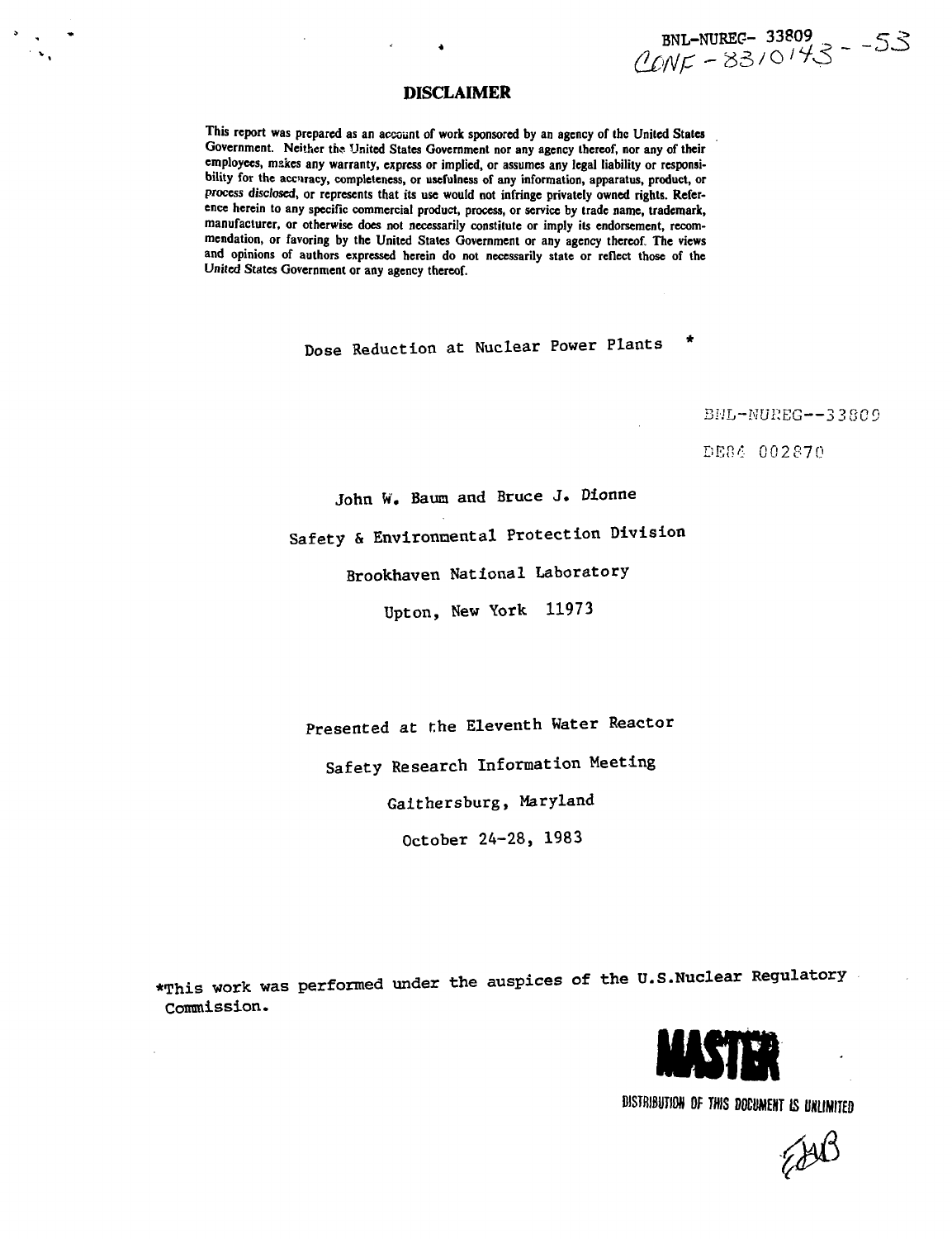## **Pose Reduction at Nuclear Power Plants**

**John W. Baum and Bruce J. Dionne Safety and Environmental Protection Division Brookhaven National Laboratory Upton, NY 11973**

### **Introduction**

**The Collective dose equivalent at nuclear power plants increased from approximately 1,250 ren in 1969 to nearly 54,000 rem in 1980 (8). This rise is attributable primarily to an increase over the same time period in nuclear generated power from 1,289 MW-yr to 29,155 MW-yr; and secondly, to increased average plant age. However, considerable variation in exposure occurs from plant to plant depending on plant type (BWR or PWR), refueling schedule, maintenance problems, etc. In order to understand the factors influencing these differences, the Nuclear Regulatory Commission has recently contracted with Brookhaven National Laboratory (BNL) to study dose-reduction techniques and effectiveness of as low as reasonably achievable (ALARA) planning at light water plants. These studies have the following objectives:**

> **Identify high-dose maintenance tasks and related dose-reduction techniques, Investigate utilization of high-reliability, low-maintenance equipment, Recommend improved radioactive waste handling equipment and procedures, Examine incentives for dose reduction, and Compile an ALARA handbook on data, engineering modifications, costeffectiveness calculations, and other information of interest to ALARA practitioners.**

### **High-Dose Maintantoce Tasks**

**/. -"!\*" ' Maiat«riklc\*< fcbrk contributes about 79% to the annual collective dose at BWRs and about 70% at PWRs. These differences are attributable primarily to**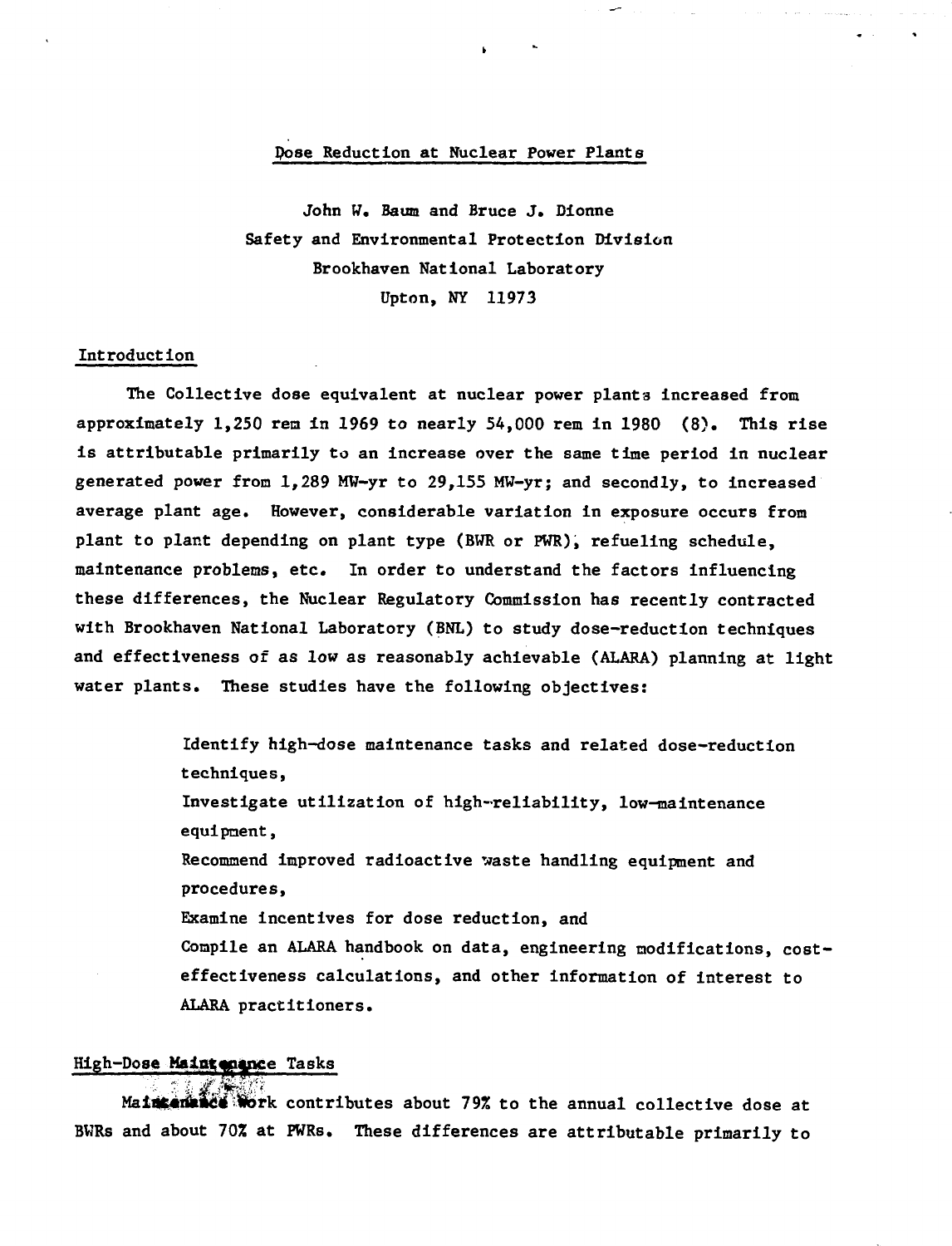differences in plant design and layout. BWRs tend to have a greater number of contaminated components since their turbines are exposed to activity generated in the primary system. However, the steam generators which separate primary and secondary systems in PWRs get contaminated and, due to many recent steam generator tube failures, this system proves to be the largest source of exposure in PWR systems.

 $\bar{\mathbf{v}}$  ,

÷.

Data on nuclear power plant doses as a function of specific jobs was reported in 1974 by Pelletier et al. in a study done for the Atomic Industrial Forum (1). A more recent and more detailed study on doses for specific jobs, and related to specific components and systems was done by Warman et al. (2) for EPRI. Typical data from this study are shown in Table 1 for jobs exceeding 5 man-rem at a typical BWR plant. Data for this plant indicate the highest dose tasks relate to work on control rod drives, nozzles, work on piping insulation and welds in the drywell, wiring repairs on the nuclear instrumentation system, repair and inspections of various valves and pumps in the reactor water recirculation and radioactive waste management systems. In general, the reactor vessel and appurtenances, main steam system and torus system also contribute significantly to high doses at BWRs.

Typical PWR plant refueling doses are given in Table 2 for four successive refueling cycles. For this sytem, steam generator work has been the outstanding source of exposure, followed by work on the reactor vessel head and refueling operations. An increase in total dose is seen in successive refueling cycles  $(61, 268, 322, 404, 434, 404, 404, 404)$  mainly due to the increased doses received in steam generator work.

Lattanzi et al. (3) reported in 1981 on annual dose data from 67 U.S. and European plants. Data for 18 of the more important maintenance activities at PWR and BWR plants are summarized in Tables 3 and 4, respectively. For comparison, data from Pellitier's study (1) are also included in these Tables. Total doses for the listed activities changed less than 10% between Pellitier's earlier study (approx. 1973) and the 1981 compilation of Lattanzi et al. It is interesting to note the large differences between low and high exposures for various activities. This is frequently greater than a factor of 10. Also, high values are often two to four times the average for a given activity.

 $\overline{\mathbf{3}}$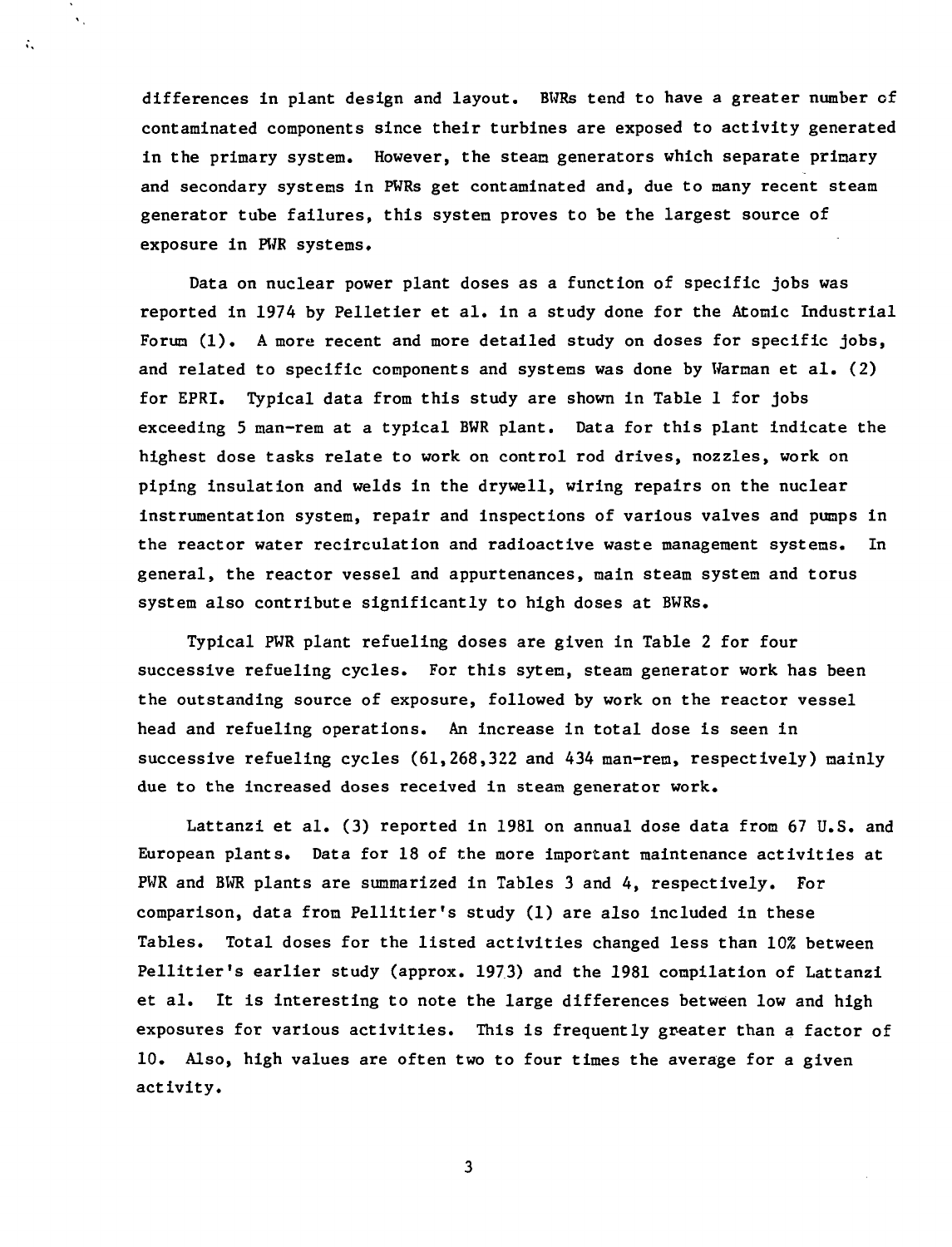### Dose-Reduction Techniques

Good health physics practices include nany dose reduction techniques in addition to the basic three - time, distance and shielding. Data will be gathered on these as well as design, engineering and equipment techniques which are in use or under study.

Two previous studies of importance in terms of dose-reduction techniques are the AIF/NESP study on design features (4) and the AIF report on engineering techniques and modifications (5). The former report includes information on 119 subjects. It does not include cost information nor does it serve as a complete checklist during plant design. However, it does provide a useful summary of features which should be considered.

The AIF report on engineering techniques includes some cost estimates; but total costs, and benefits achievable are plant specific, therefore, appropriate cost-effectiveness calculations are not possible without further study. The data contained in the AIF assessment is summarized in order of decreasing cost per man-rem saved in Tables 5 and 6 for PWR and BWR Plants, respectively. These costs do not include health-effects costs nor costs or savings due to changes in critical-path times. The costs may also not adequately reflect savings due to reduced work times and reduced crew changes in future years. Since critical-path costs and manpower savings, in the cost/benefit equations, are generally as important or more important than health-effects costs, it is essential to evaluate them.

The results tabulated illustrate that, for some modifications, the cost per man-rem saved is less than the usually employed health-effects value of \$1,000 per man-rem. This means these modifications are likely to be costeffective provided critical-path time is not increased and even if no savings in future work or crew changes result. This is especially interesting since an effective interest rate of about 20% was used in the AIF study whereas "real" interest rate (ususally 3 to 7%) may be-more appropriate. The real rate is corrected for inflation which influences both the cost of borrowing money and the cost of future health effects by about the same factor. The difference is highly significant since it results in cost estimates that are 3.94 times larger for 20% interest rates than they are for 3% interest rates.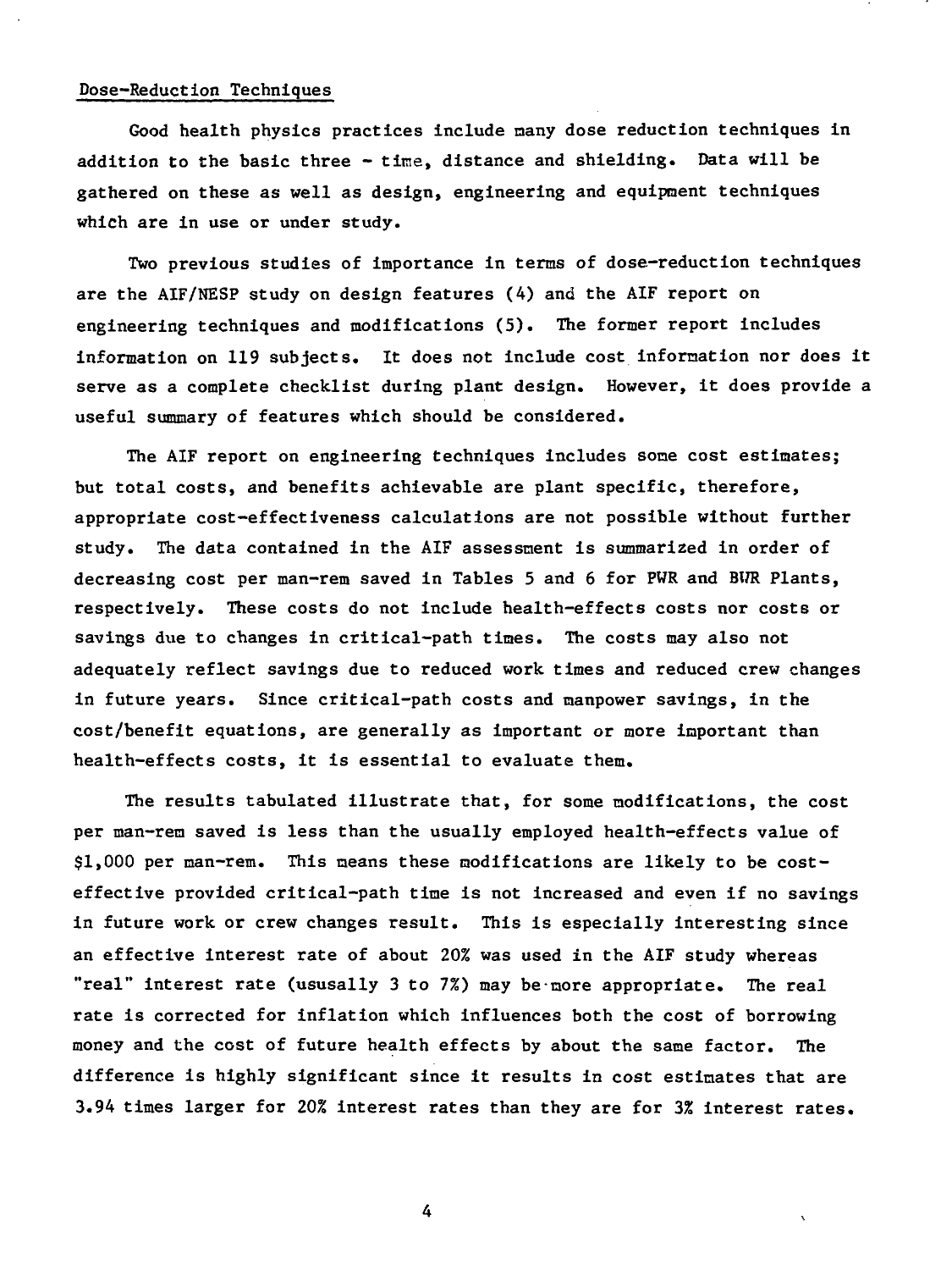Other hardware and procedural changes which are being considered are illustrated by those listed in the Westinghouse Electric 1980 edition of their Nuclear Digest. These modifications and likely dose reductions are shown in Table 7. Costs and dose savings typically associated with installation, operation and maintenance of these modifications will be evaluated and studied for cost-effectiveness.

In new PWR plant designs, a collective dose reduction of about 20% appears to be possible by using low cobalt steel (Inconel 600 with a maximum cobalt content of 0.015%) in the steam generator tubes. This can be obtained at comparatively little extra cost. Some foreign plants have recently been designed with predicted collective dose considerably below current U.S. experience. For example, the Sizewell "B" PWR plant to be built in England (6) has a design target of 0.2 rem/MW(e)-y collective dose. This may be compared to 0.5 rem/MW(e)-y for similar four-loop Westinghouse plants built in the U.S. since 1974. In addition, a design target of 1.0 rem maximum individual effective dose equivalent has been imposed. Several design features are included to meet the 1 rem/y criterion, even though these features may not be cost-effective (based on a sliding scale of \$60 to \$1,500/ man-rem over the dose range  $0$  to  $5$  rem/y).

## Equipment Reliability

 $\mathcal{L}_\mathrm{c}$ 

The Nuclear Plant Reliability Data (NPRD) system is naintained by the Institute of Nuclear Power Operations (INPO). Knowing which components contribute to high worker dose, it should be possible to evaluate the value of reliability improvements to dose-reduction actions. Since routine and nonroutine maintenance activities at nuclear power plants contribute about 70 to 80% of the total station exposure, reducing the amount of routine maintenance and repair via the use of higher reliability equipment may be important.

The objective of this task is to investigate the use of equipment reliability data, including dose received in component repair, and determine if this data is used by maintenance and engineering personnel. This will be accomplished by questioning the:

- » Availability of NPRD data to station personnel,
- Availability of component repair exposure data,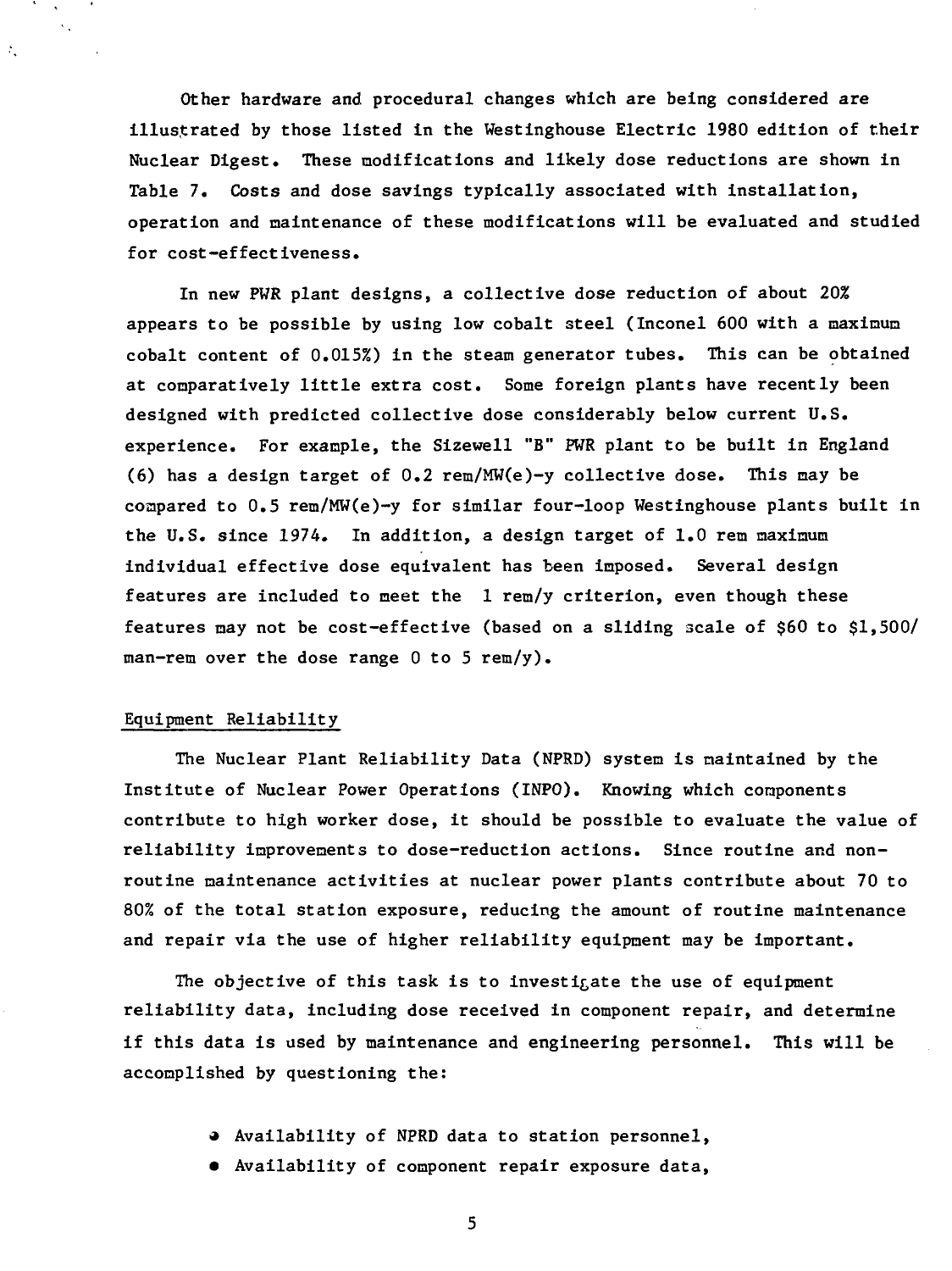- Application of NPRD and exposure data to preyentative maintenance programs
- Application of NPRD and exposure data to equipment replacement,
- Methodology used to determine unreliable components, and
- Nature of the feedback loop on unreliable equipment from maintenance worker to architect-engineers.

### Improved Radioactive Waste Handling Equipment and Procedures

Numerous studies have been reported on radioactive waste volume reduction. Although volume reduction leads to occupational dose reduction, this is only one of many areas to consider in dose reduction associated with radioactive waste handling. A study of the available literature reveals that a detailed review of radwaste dose-reduction techniques at nuclear power plants has not been performed. Numerous radwaste handling improvements have been implemented at each nuclear facility over the course of its operation. The objective of this task is to examine these improvements and recommend the most beneficial radwaste handling equipment and procedure changes which would reduce occupational exposure. Areas to be investigated via plant visits include:

- Administrative policy and practices,
- Radioactive waste management organization,
- Waste handling training and procedures,
- Equipment and facility modifications,
- Dose-reduction improvements, and
- Dose associated with radioactive waste handling operations.

## Incentives for Dose Reduction

۰.

As health physicists we have strong incentives for reducing exposures since this is so basic to our profession. However, operators of an electric generating plant have very powerful monetary incentives, which at times are in competition with dose-reduction objectives.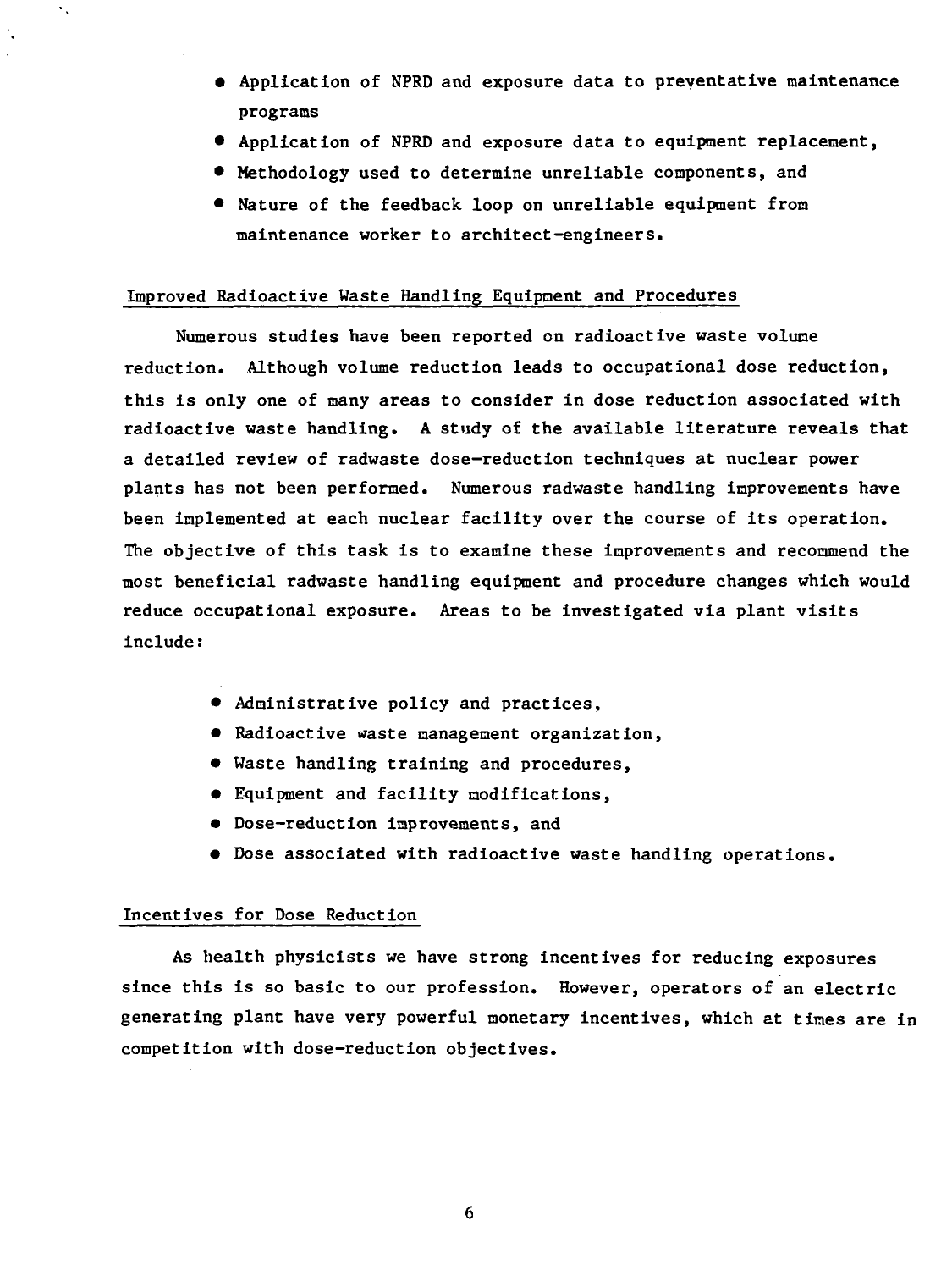Incentives which may aid in achieving dose reduction include:

- Monetary, resulting from related reduction in critical-path time, smaller required work forces, etc.,
- Desire for improved personnel relations which results from worker recognition that plant management is concerned with worker health and safety,
- Desire for reduced NRC and INPO surveillance and reporting,
- Minimizing insurance costs,
- Good public relations,
- Goals, such as annual reduction in dose per plant or per unit power generated, and
- Rewards for useful worker ALARA suggestions.

Available data on these and other incentives will be gathered and analyzed for their effectiveness.

#### ALARA Handbook

As information is gathered on this project, we are considering the development of a loose-leaf notebook type handbook which could conveniently be updated as needed. The types of information we hope to obtain may be organized into the following sections:

- Data on high-dose maintenance tasks,
- Data on dose-reduction techniques,
- Case histories of innovative ALARA techniques,
- Examples of cost-effectiveness calculations,
- Data on high reliability components,
- Information on robotics, and other futuristic techniques,
- Names and addresses of ALARA engineers and health physicists, and
- ALARA references.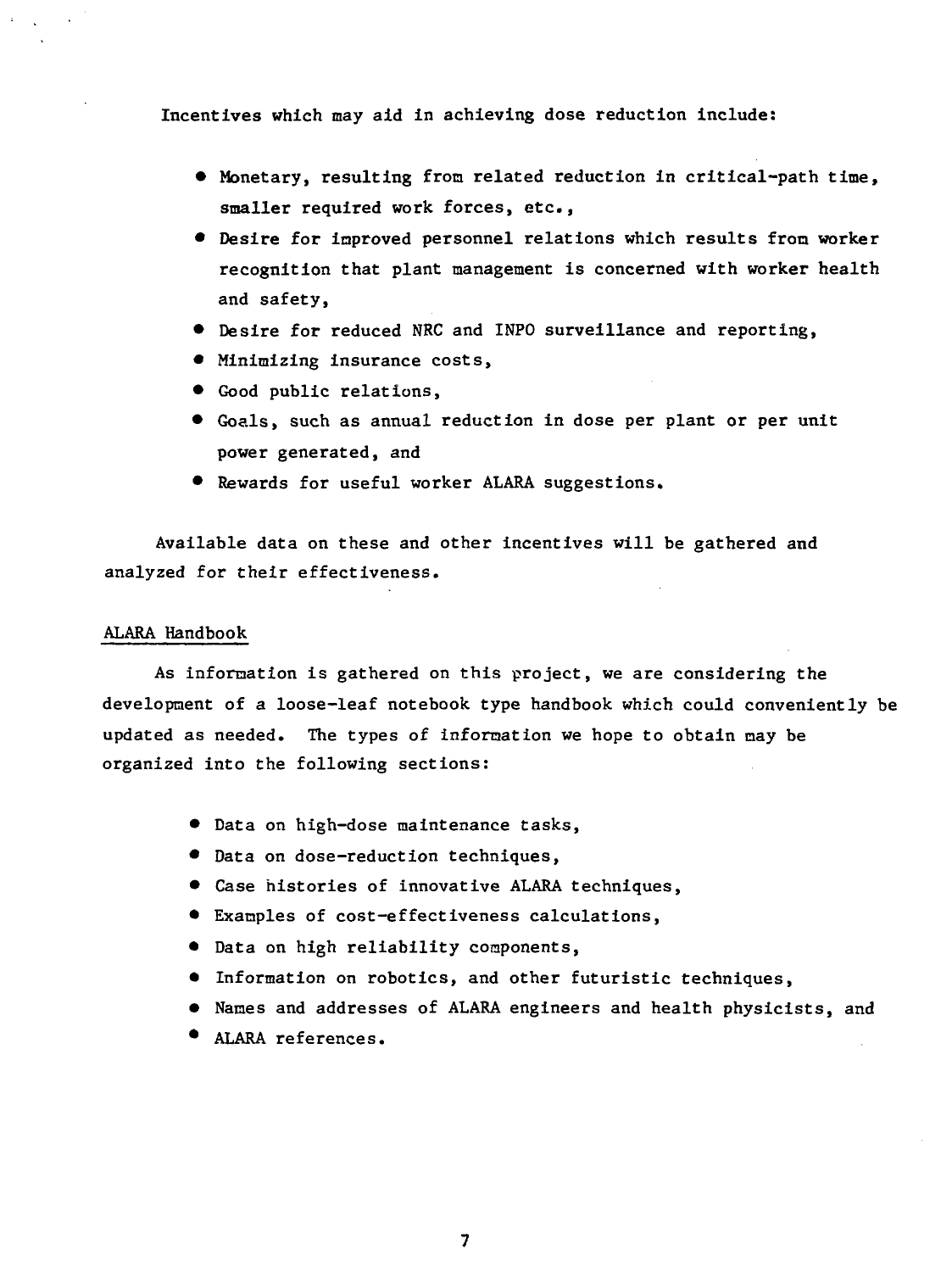**Contributions to the ALARA Handbook will be solicited and authorship or source will be acknowledged if desired. Contributors would, of course, be on the nailing list for the Handbook and its updates. By this mechanism we hope to aid in documenting the growing body of ALARA knowledge and techniques, and facilitate exchange of useful information which will make the process even more effective.**

 $\ddot{\phantom{a}}$ 

**The first publication coming out of this work will be an Annotated Bibliography on Selected Readings on Radiation Protection and ALARA (7).**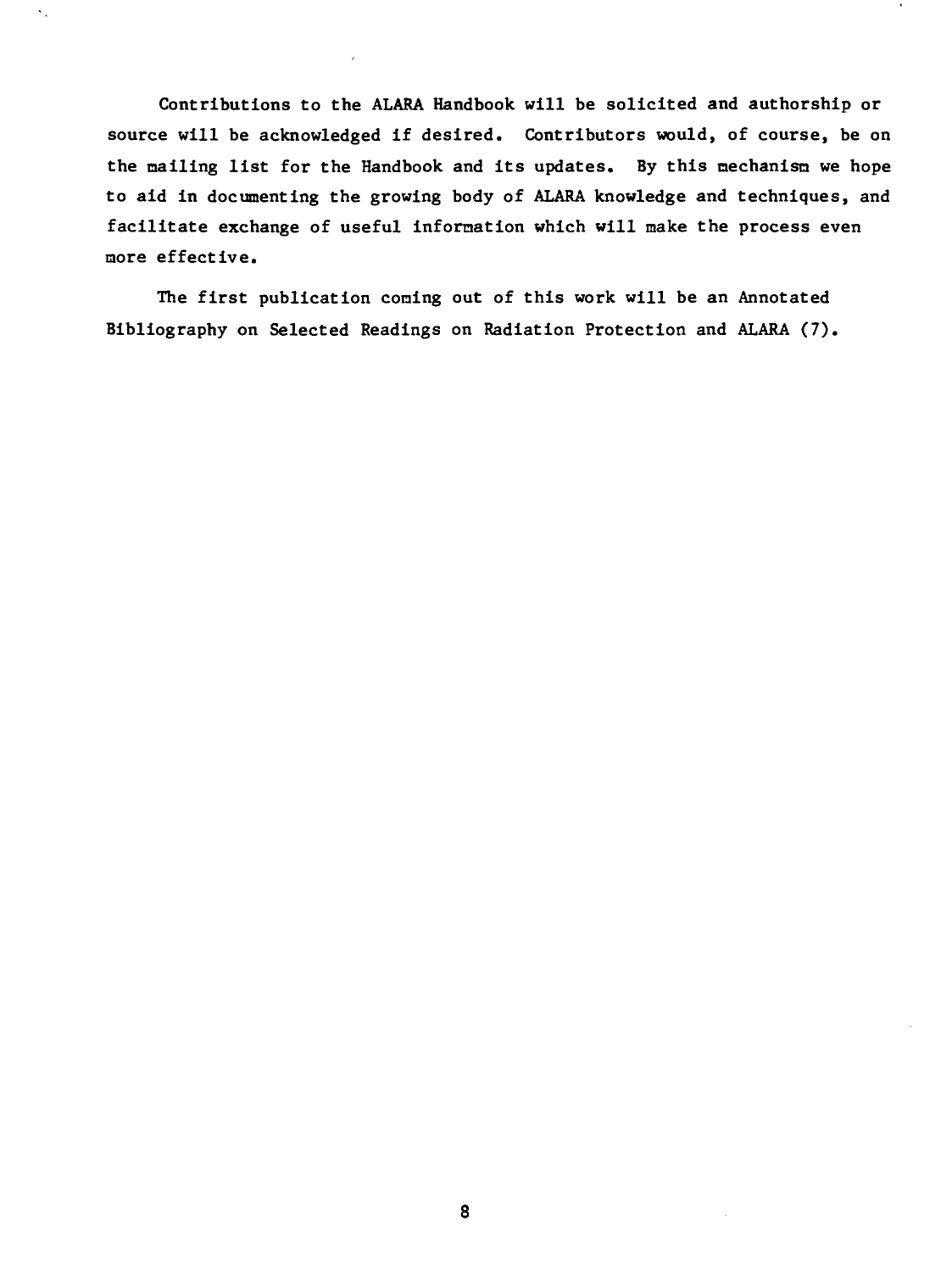### References

 $\ddotsc$ 

1. C.A. Pelletier et al., National environmental studies project, compilation and analysis of data on occupational radiation exposure experienced at operating plants. Prepared for Atomic Industrial Forum, Inc. (1974).

2. E.A. Warman et al., Occupational radiation exposure reduction technology planning study, EPRI NP-1862, Technical planning study TPS 7961 (1981).

3. D.C. Lattanzi, C. Papa and S. Paribellli, Operating experience at nuclear power plants and its application to occupational radiation exposure reduction, in Proceedings of the International Symposium on the Application of the Dose Limitation System in the Nuclear Fuel Cycle Facilities and other Radiation Practices, pp. 191-204, IAEA, Vienna, 1982.

4. Compendium of design features to reduce occupational radiation exposure at nuclear power plants, edited by P.J. Pettit. Report for the National Environmental Studies Project of the Atonic Industrial Forum, Inc., AIF/NESP-020 (1981).

5. An assessment of engineering techniques for reducing occupational radiation exposure at operating nuclear power plants, prepared by the AIF Subcommittee on Engineering Techniques for Reducing Occupational Exposures (1980).

6. The application of the ALARA Principle to Sizewell "B", PWR/RX646, National Nuclear Corporation Limited, 1983.

7. J.W. Baum and D.A. Schult, Occupational Dose Reduction at Nuclear Power Plants, Annotated Bibliography on Selected Readings on Radiation Protection and ALARA, NUREG/CR-3469, BNL-NUREG-51708, in press.

8. B.G. Brooks, Occupational Radiation Exposure at Commercial Nuclear Power Reactors, Annual Report, NUREG-0713, Volume 2, 1980.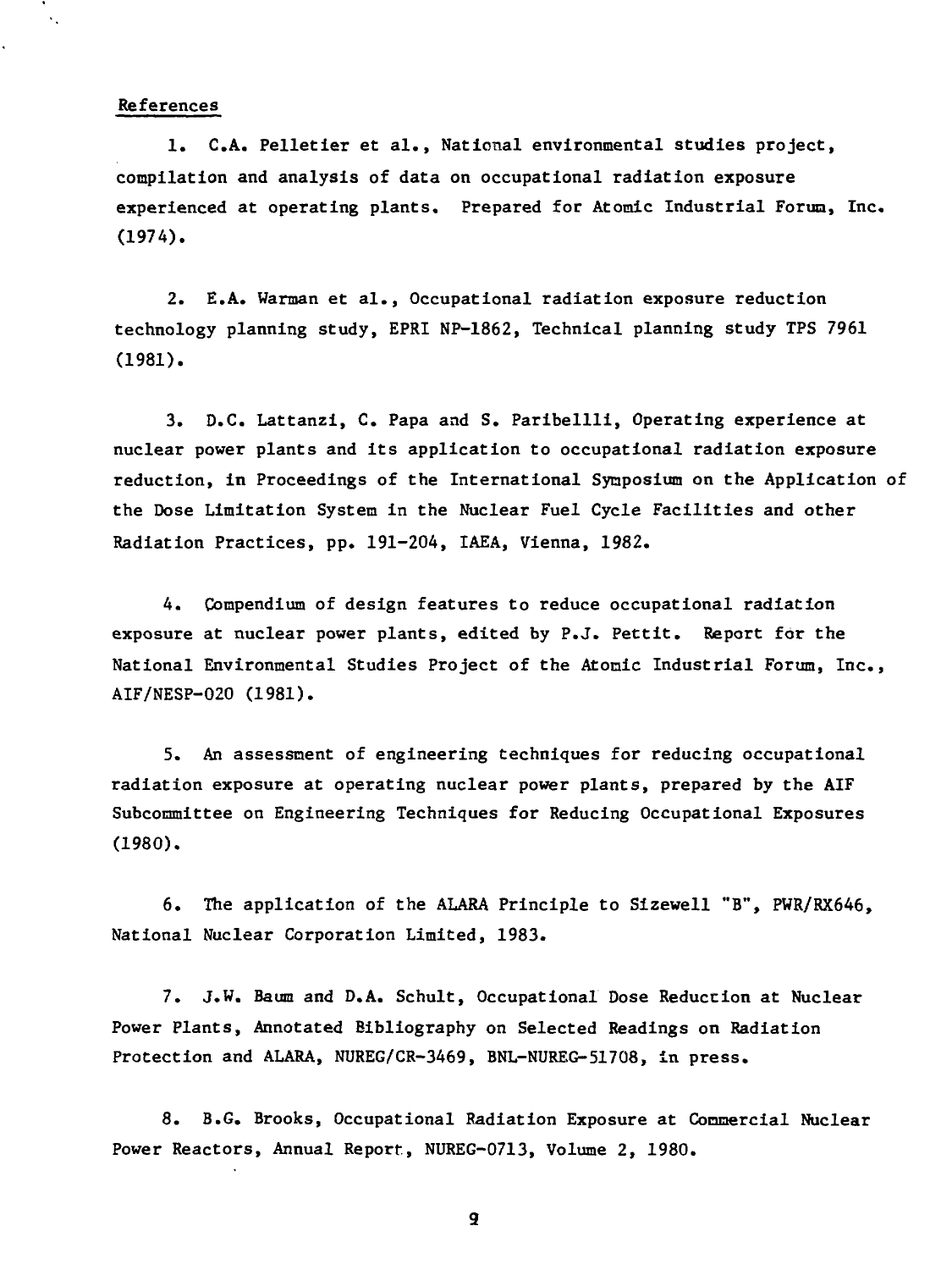## **Table 1**

 $\ddot{\phantom{a}}$ 

## **BUR Plant B Summary of Dotes Recorded Where Specific Job/Comporient/Syatem Exceed 3 Man-Ram\***

| Job Description      | Description<br>Component        | <b>System</b>             | Man-Rem |
|----------------------|---------------------------------|---------------------------|---------|
| Clean, Grind & Test  | CRD Return Nozzles              | Nuclear Boiler System     | 59      |
| Insulation and Welds | Drywell                         | <b>Undefined</b>          | 45      |
| <b>Wiring</b>        | <b>ACAD/CAM</b>                 | Nuclear Boiler System     | 39      |
| Rebuild              | <b>Spare CRDs</b>               | CRD Hydraulic             | 19      |
| Repair               | Valve-1201-72                   | RWCU Filter Demin.        | 17      |
| Cleanup              | Drywell & Refueling Flow        | Undefined                 | 16      |
| Remove and Replace   | <b>CRDs</b>                     | CRD Hydraulic             | 16      |
| Inspect and Replace  | Receive Pump Seal               | Recirculation             | 14      |
| Repair               | Valve-1201-43                   | <b>RWCU Filter Demon.</b> | 11      |
| Repair               | Condensate Pump                 | Reactor Protection System | 10      |
| Inspect and Repair   | Snubbers                        | Undefined                 | 9       |
| Remove and Replace   | Aux. Cleanup Pump               | RWCU Filter Demin.        | 8       |
| Replace Light Glass  | "B" Receive Pump                | Recirculation             | 8       |
| Remove               | <b>CRD Return Nozzle Sleeve</b> | Nuclear Boiler System     | 6       |
| Inspection           | Torus Area                      | <b>Undefined</b>          | 6       |
| <b>TOTAL</b>         |                                 |                           | 283     |
| Overall Total        |                                 |                           | 460     |
| Z of Overall Total   |                                 |                           | 627     |

\*Data from Warman, et al, 1981. (Ref. 2)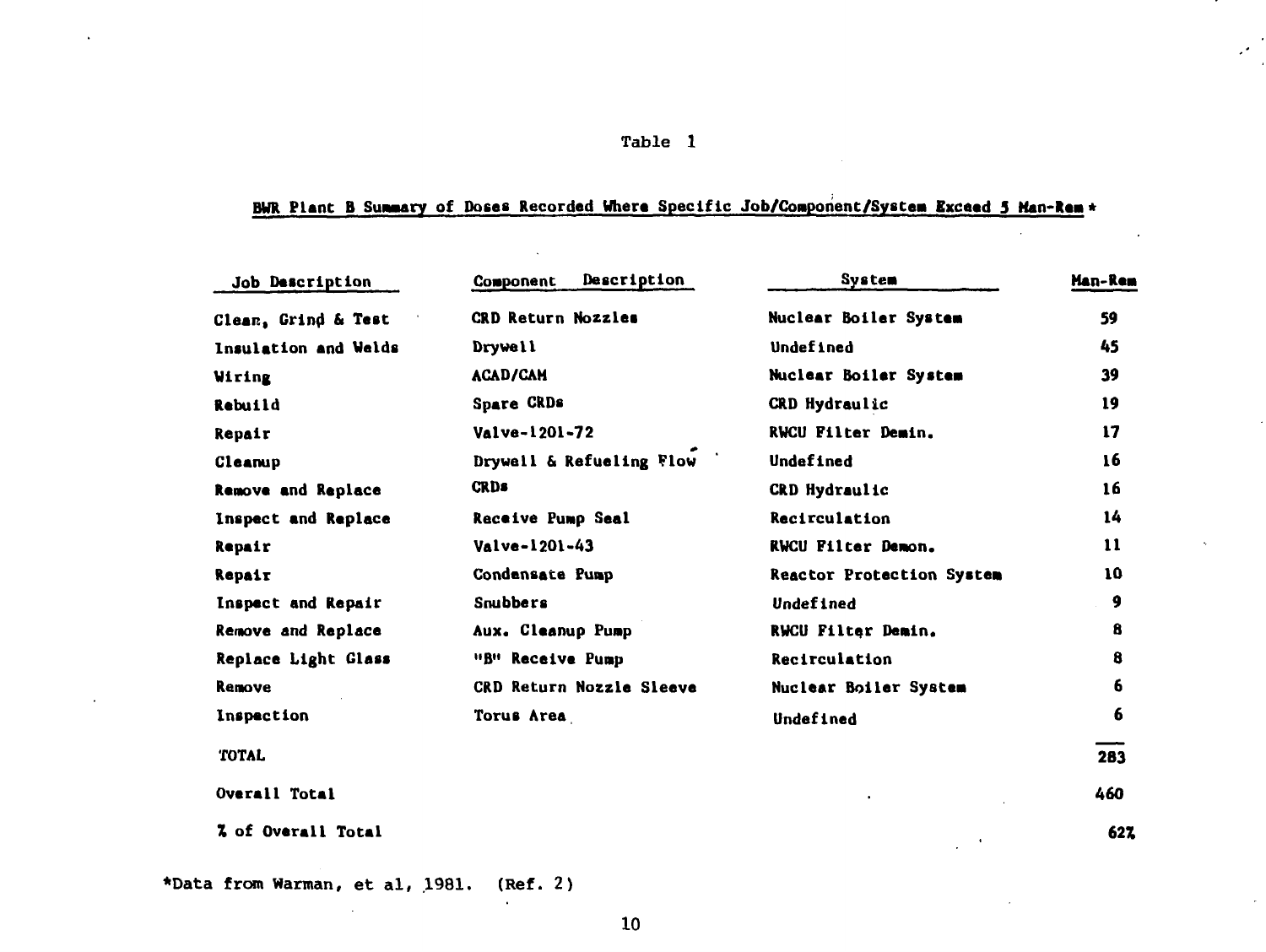# **Table 2**

 $\frac{1}{2}$ 

and the

 $\bar{\zeta}$ 

l,

 $\frac{1}{2} \sum_{i=1}^{n} \frac{1}{i} \sum_{j=1}^{n} \frac{1}{j} \sum_{j=1}^{n} \frac{1}{j} \sum_{j=1}^{n} \frac{1}{j} \sum_{j=1}^{n} \frac{1}{j} \sum_{j=1}^{n} \frac{1}{j} \sum_{j=1}^{n} \frac{1}{j} \sum_{j=1}^{n} \frac{1}{j} \sum_{j=1}^{n} \frac{1}{j} \sum_{j=1}^{n} \frac{1}{j} \sum_{j=1}^{n} \frac{1}{j} \sum_{j=1}^{n} \frac{1}{j} \sum_{j=1}^{n$ 

## **PWR Plant C Refueling Doses By Job Description \***

 $\mathbf{L}$ 

 $\sim$   $\sim$ 

 $\overline{\cdot}$ 

 $\mathbf{r}$ 

|                                                     | lst       | 2nd           | 3rd | 4th                                             |              |
|-----------------------------------------------------|-----------|---------------|-----|-------------------------------------------------|--------------|
| Job Function                                        |           |               |     | Refueling Refueling Refueling Refueling Average |              |
| Steam Generator Work                                |           | $\bullet$     | 92  | 183                                             | 138          |
| General Entry and<br>Miscellaneous Work             | 8         | 88            | 46  | 36                                              | 44           |
| Reactor Vessel Head<br>Removal and Replace-<br>ment | 32        | 42            | 28  | 20                                              | 31           |
| Eddy Current Testing<br>Steam Generator Tubes       |           | 28            | 26  | 26                                              | 27           |
| Defueling/Refueling<br>Operations                   | 14        | 32            | 16  | 16                                              | 20           |
| <b>NSM Work</b>                                     | $\bullet$ |               | 14  | 25                                              | 20           |
| Inservice Inspection                                |           | 11            | 20  | 25                                              | 19           |
| Reactor Vessel Head<br>Work on Storage Stand        | 8         | 8             | 3   | 51                                              | 18           |
| Valve Repair or<br>Replacement                      |           | 27            | 26  | 20                                              | 18           |
| Reactor Coolant Pump<br>Seal and Motor<br>Repair    |           | $^{\circ}$ 22 | 19  | 8                                               | 16           |
| Letdown Cooler<br>Replacement                       |           |               | 10  | 8                                               | 9            |
| General Cleanup<br>and Decontamination              |           | 8             | 6   | 10                                              | 8            |
| Incore Instrument<br>Work                           |           | 1             | 16  | 6                                               | 8            |
| Specimen Work                                       |           | 1             |     |                                                 | $\mathbf{I}$ |
| TOTAL                                               | 61        | 268           | 322 | 434                                             |              |

**•Data from E. Kantian, e t al, 1981. (Ref. 2)**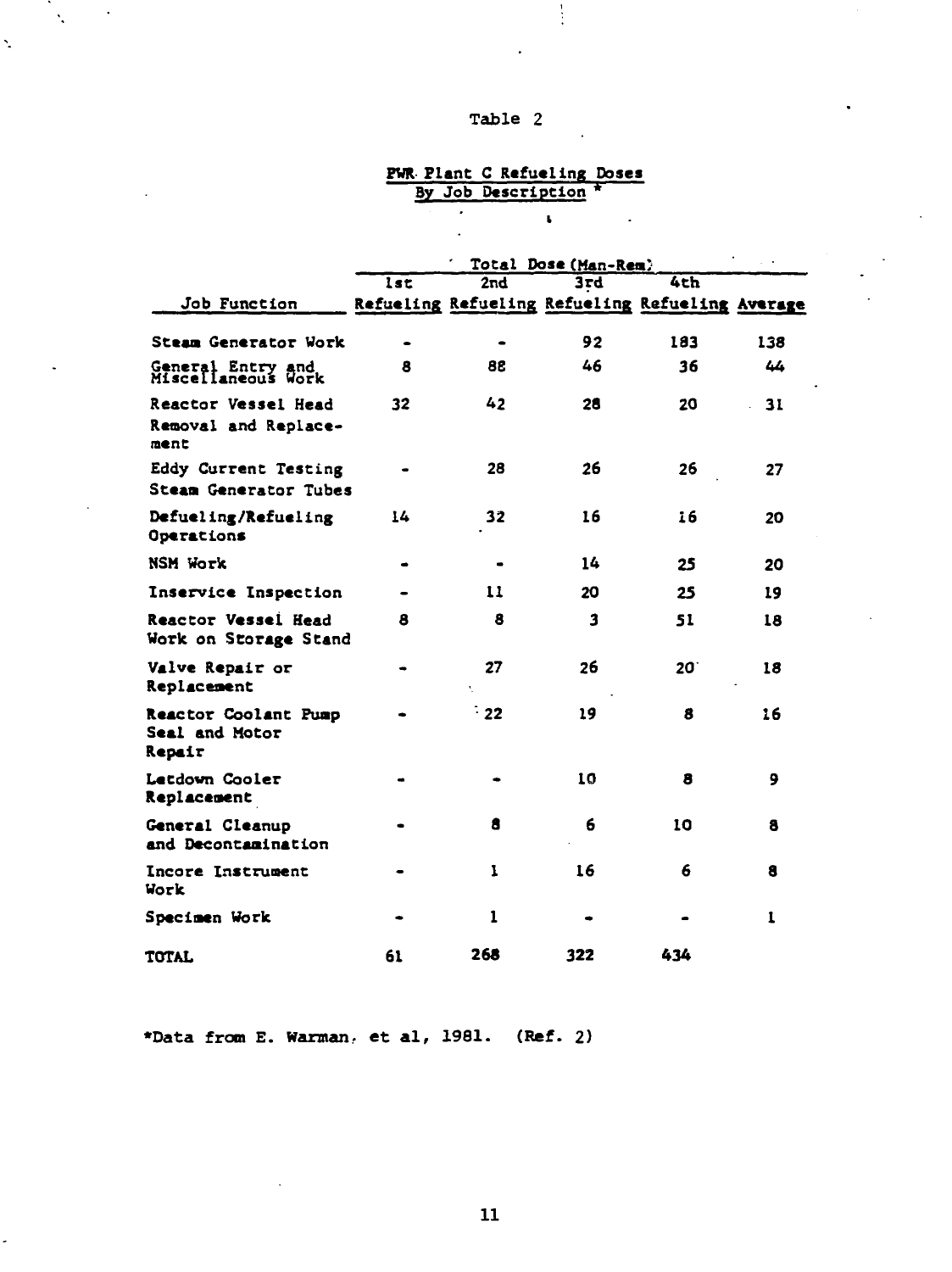## TABLE 3 PRESSURIZED WATER REACTOR

ä,

## AVERAGE MANREM EXPOSURE FOR 18 ACTIVITY CATEGORIES

|     |                                     |         | US PWR Pellitier's <sup>C</sup> |                |                   | US & European PWR Lattanzi's <sup>d</sup> |                |      |           |  |
|-----|-------------------------------------|---------|---------------------------------|----------------|-------------------|-------------------------------------------|----------------|------|-----------|--|
|     | Activity Category                   | Ave.    | High                            | Low            | $(N)^a$           | $A$ ve.                                   | High           | Low  | $(N)^{a}$ |  |
|     |                                     |         |                                 |                |                   |                                           |                |      |           |  |
| 1.  | Liquid waste treatment              | 11.5    | 47.6                            | 2.2            | (8)               | 9.8                                       | 31.0           | 1.0  | (24)      |  |
| 2.  | Solid waste handling                | 7.0     | 19.0                            | 1.1            | (10)              |                                           |                |      |           |  |
| 3.  | Gaseous waste systems               | 1.1     | $\qquad \qquad \blacksquare$    | $\blacksquare$ | (1)               |                                           | Not included   |      |           |  |
| 4.  | Head removal and installa-          | 18.2    | 33.6                            | 5.0            | (8)               | 17.0                                      | 51.0           | 2.8  | (36)      |  |
|     | tion                                |         |                                 |                |                   |                                           |                |      |           |  |
| 5.  | Fuel Handling                       | 10.1    | 42.0                            | 0.6            | (10)              | 4.0                                       | 14.0           | 0.5  | (31)      |  |
| 6.  | Instrumentation work,               | 3.6     | 7.8                             | 0.8            | (10)              | 6.0                                       | 13.8           | 7.0  | (21)      |  |
|     | including calibration               |         |                                 |                |                   |                                           |                |      |           |  |
| 7.  | Inservice inspection                | 15.7    | 23.2                            | 1.7            | (4)               | 28.0                                      | 115.0          | 2.0  | (95)      |  |
| 8.  | Control rod drive work              | minimal |                                 |                |                   | 4.5                                       | 17.7           | 4.0  | (26)      |  |
| 9.  | Major equipment failures            |         | Not included                    |                | $\sim$ $_{\rm H}$ |                                           | Not included   |      |           |  |
| 10. | Recirculation pumps, includ-        |         | Not applicable                  |                |                   |                                           | Not applicable |      |           |  |
|     | ing cleanup systems                 |         |                                 |                |                   |                                           |                |      |           |  |
| 11. | Steam generator inspection          | 75.6    | 246.4                           | 14.3           | (14)              | 53.0                                      | 200.0          | 2.3  | (56)      |  |
|     | and repair                          |         |                                 |                |                   |                                           |                |      |           |  |
| 12. | Reactor coolant pumps               | 7.8     | 15.4                            | 1.7            | (7)               | 67.0                                      | 82.0           | 57.0 | (8)       |  |
|     | 13. Main coolant loops <sup>b</sup> | 14.3    | 30.8                            | 2.2            | (7)               |                                           | Not included   |      |           |  |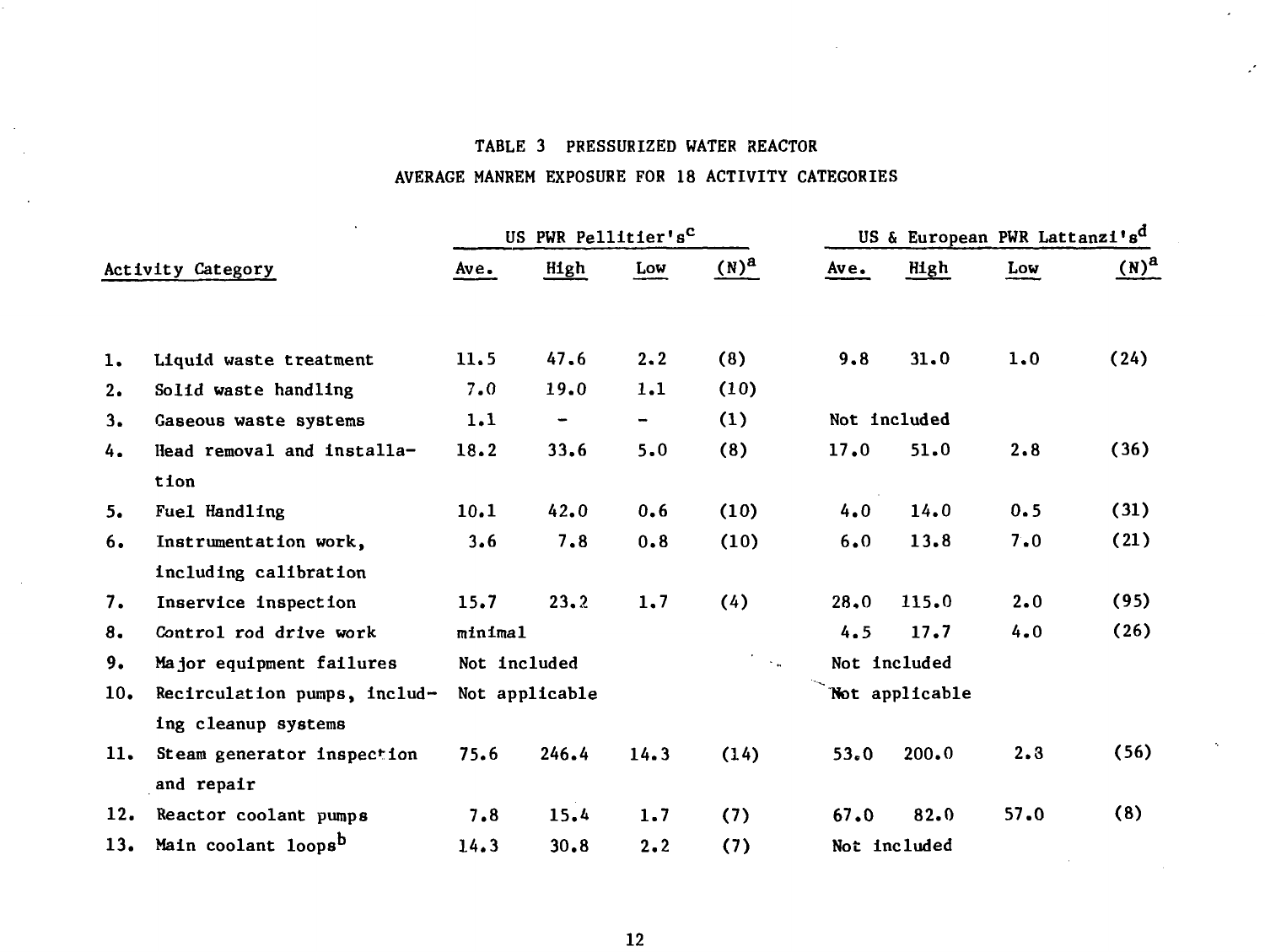## (TABLE 3 continued)

|       |                                  |         | US PWR Pellitier's <sup>C</sup> |     |         |              | US & European PWR Lattanzi's <sup>d</sup> |     |         |
|-------|----------------------------------|---------|---------------------------------|-----|---------|--------------|-------------------------------------------|-----|---------|
|       | Activity Category                | Ave.    | High                            | Low | $(N)^a$ | $A$ ve.      | High                                      | Low | $(N)^a$ |
|       | 14. Charging pumps               | 3.9     | 11.8                            | 0.6 | (8)     | Not included |                                           |     |         |
|       | 15. Valves                       | 11.5    | 31.1                            | 2.0 | (5)     | 9.1          | 33.6                                      | 0.4 | (25)    |
|       | 16. Turbine and auxiliary equip. | Minimal |                                 |     |         | Minimal      |                                           |     |         |
|       | 17. Fuel pool including cleanup  | 0.8     | 2.0                             | 0.3 | (6)     | Not included |                                           |     |         |
|       | system                           |         |                                 |     |         |              |                                           |     |         |
| 18.   | Condensate demineralizers        |         | Not applicable                  |     |         |              | Not applicable                            |     |         |
| Total |                                  | 181     |                                 |     |         | 198          |                                           |     |         |

a. Number of annual fractions used to compute average.

**CARLO BARBO** 

- b. Exposures from work on valves at Plant 12 have been subtracted and are included under "valve" category.
- c. Pellitier's average fractions of annual plant exposure were multiplied by the average PWR Annual Exposure of 280 manrem to obtain the tabulated man-rem values; data from: Pellitier, Charles A. et al. "Compilation and Analysis of Data on Occupational Radiation Exposure Experienced at Operating Nuclear Power Plants", Science Applications, Inc., 1974.
- d. Lattanzi, D. et al., "Operating Experience at Nuclear Power Plants and Its Application to Occupational Radiation Exposure Reduction", in Proceedings of the International Symposium on the Application of the Dose Limitation Systems in Nuclear Fuel Cycle Facilities and other Radiation Practices, pp. 191-204, IAEA, Vienna, 1982.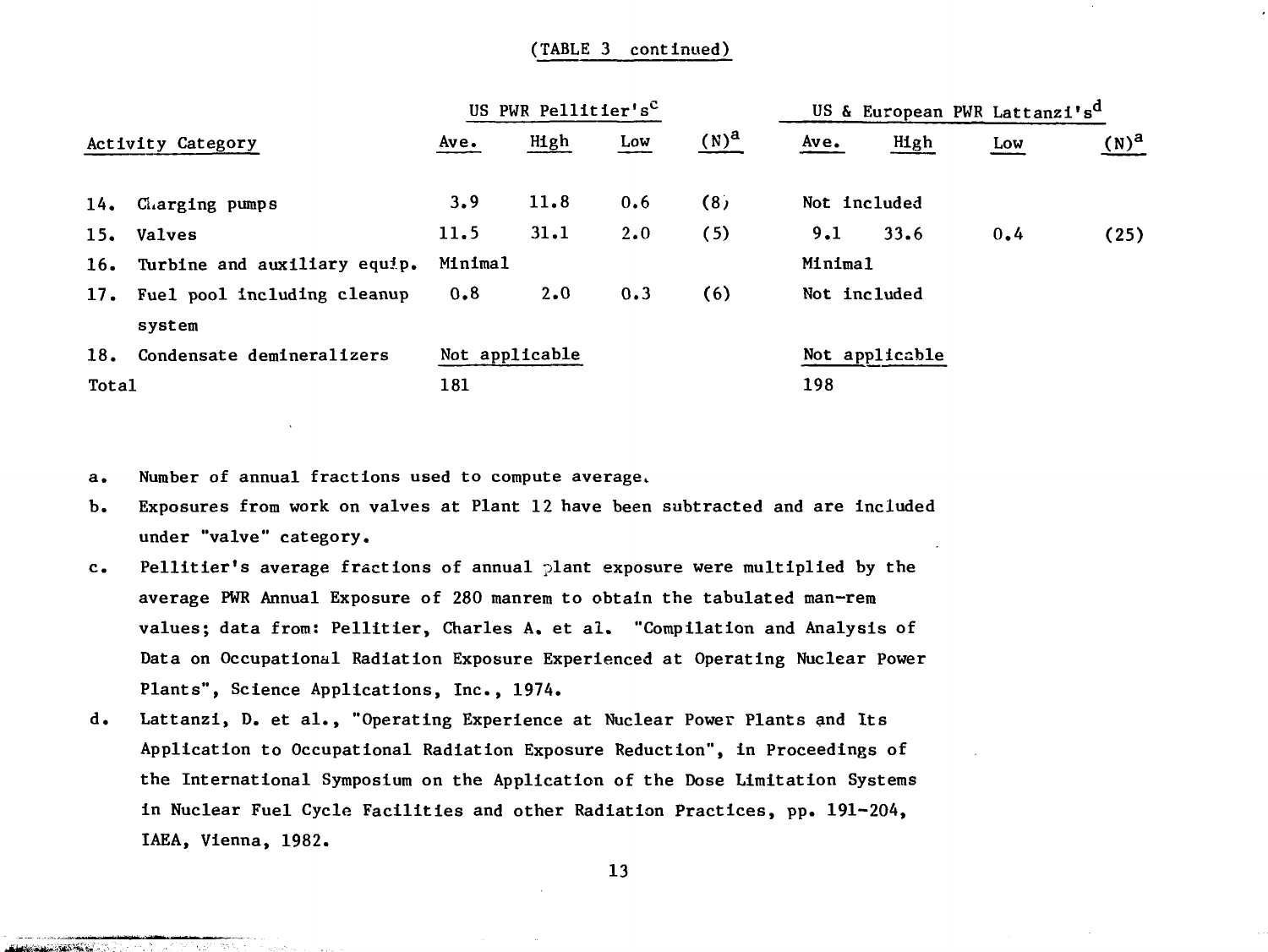## TABLE 4 BOILING WATER REACTOR

 $\sim$ 

## AVERAGE MANREM'EXPOSURE FOR 18 ACTIVITY CATEGORIES

|     |                                 |              | US BWR Pellitier's <sup>C</sup> |      |         |          | US & European BWR Lattanzi's <sup>d</sup> |      |         |
|-----|---------------------------------|--------------|---------------------------------|------|---------|----------|-------------------------------------------|------|---------|
|     | Activity Category               | Ave.         | High                            | Low  | $(N)^a$ | Ave.     | High                                      | Low  | $(N)^a$ |
| 1.  | Liquid waste treatment          | 14.0         | 27.5                            | 4.75 | (4)     | 11.0     | 35.0                                      | 0.2  | (22)    |
| 2.  | Solid waste handling            | 5.75         | 22.5                            | 1.75 | (6)     |          |                                           |      |         |
| 3.  | Gaseous waste systems           | 6.75         | 13.75                           | 2.25 | (3)     | Not Done |                                           |      |         |
| 4.  | Head removal and installa-      | 3.5          | 8.0                             | 1.0  | (12)    | 5.5      | 16.0                                      | 1.2  | (36)    |
|     | tion                            |              |                                 |      |         |          |                                           |      |         |
| 5.  | Fuel Handling                   | 13.75        | 42.5                            | 2.5  | (12)    | 6.4      | 14.0                                      | 2.0  | (19)    |
| 6.  | Instrumentation work,           | 7.5          | 27.5                            | 1.5  | (8)     | 7.1      | 24.0                                      | 0.8  | (15)    |
|     | including calibration           |              |                                 |      |         |          |                                           |      |         |
| 7.  | Inservice inspection            | 12.25        | 24.0                            | 3.5  | (11)    | 23.0     | 106.8                                     | 3.3  | (47)    |
| 8.  | Control rod drive work          | 8.0          | 23.5                            | 1.25 | (12)    | 7.5      | 32.0                                      | 6.0  | (49)    |
| 9.  | Major equipment failures        | Not included |                                 |      |         |          | Not included                              |      |         |
| 10. | Recirculation pumps, includ-    | 19.5         | 72.5                            | 1, 5 | (13)    | 58.0     | 88.0                                      | 51.0 | (11)    |
|     | ing cleanup systems             |              |                                 |      |         |          |                                           |      |         |
| 11. | Steam generator inspection      |              | Not applicable                  |      |         |          | Not applicable                            |      |         |
|     | and repair                      |              |                                 |      |         |          |                                           |      |         |
| 12. | Reactor coolant pumps           |              | Not applicable                  |      |         |          | Not applicable                            |      |         |
| 13. | Main coolant loops <sup>b</sup> |              | Not applicable                  |      |         |          | Not applicable                            |      |         |

 $\sim$ 

 $\alpha$ 

 $\sim$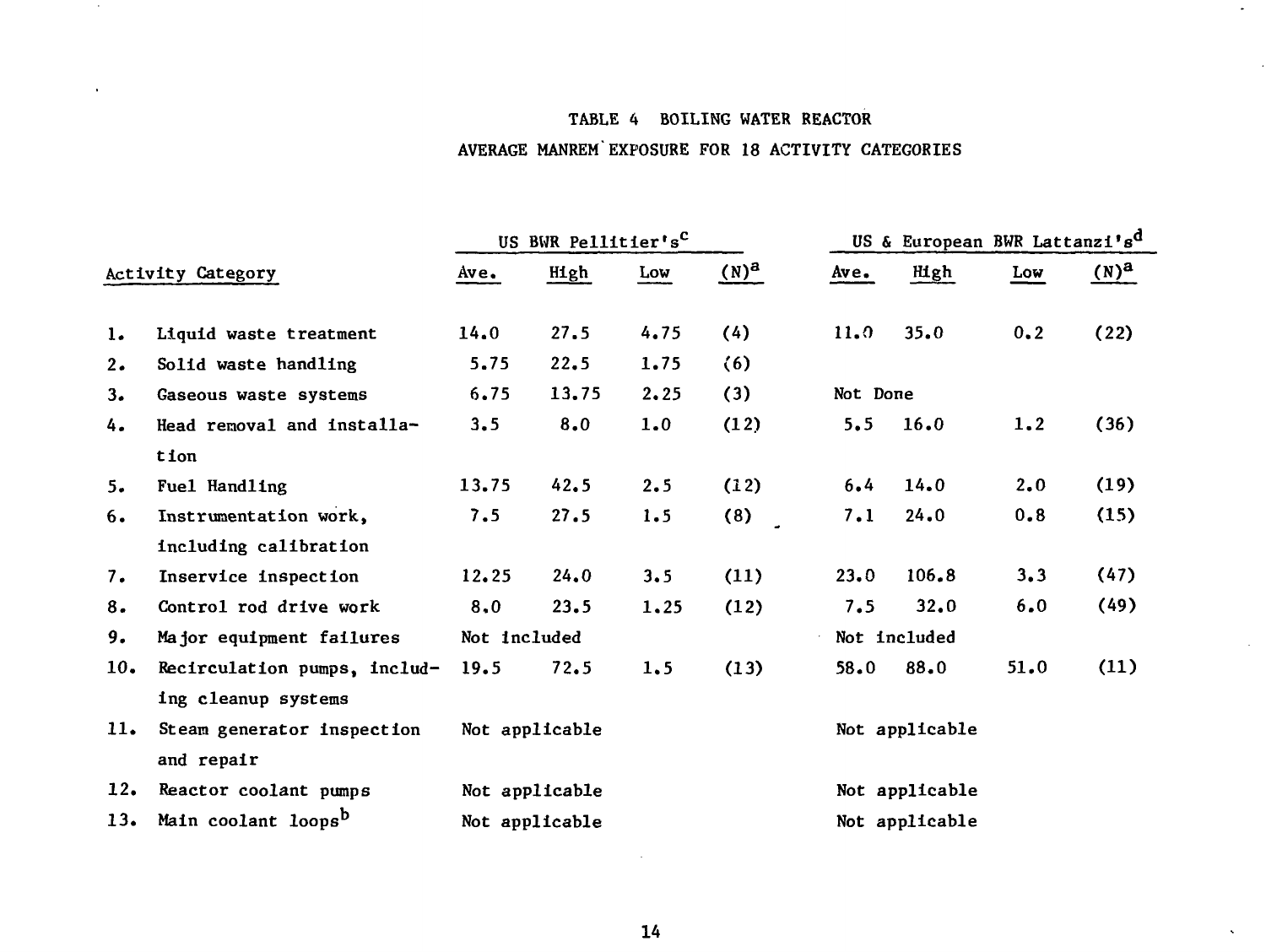### (TABLE 4 continued)

|     |                                  | US BWR Pellitier's <sup>C</sup> |                |      |         |              | US & European BWR Lattanzi's <sup>d</sup> |     |         |  |
|-----|----------------------------------|---------------------------------|----------------|------|---------|--------------|-------------------------------------------|-----|---------|--|
|     | Activity Category                | Ave.                            | High           | Low  | $(N)^a$ | $A$ ve.      | High                                      | Low | $(N)^a$ |  |
|     | 14. Charging pumps               |                                 | Not applicable |      |         |              | Not applicable                            |     |         |  |
|     | 15. Valves                       | 13.0                            | 40.0           | 1.25 | (8)     | 4.1          | 29.0                                      | 2.0 | (47)    |  |
|     | 16. Turbine and auxiliary equip. | 6.75                            | 25.0           | 1.5  | (7)     | 3.3          | 11.0                                      | 0,6 | (20)    |  |
|     | 17. Fuel pool including cleanup  | 1.25                            | 3.25           | 0.25 | (6)     | 5.4          | 31,0                                      | 0.3 | (39)    |  |
|     | system                           |                                 |                |      |         |              |                                           |     |         |  |
| 18. | Condensate demineralizers        | 9.75                            | 0.25           | (4)  |         | Not included |                                           |     | 3.0     |  |
|     | Total                            | 122                             |                |      |         | 131          |                                           |     |         |  |

a. Number of annual fractions used to compute average.

- b. Exposures from work on valves at Plant 12 have been subtracted and are included under "valve" category.
- c. Pellitier's Average Fractions of annual plant exposure were multiplied by the average BWR annual exposure of 250 man-rem to obtain the tabulated man-rem values, data from Pelletier, Charles A, et al., "Compilation and Analysis of Data on Occupational Radiation Exposure Experienced at Operating Nuclear Power Plants", Science Applications, Inc., 1974.
- d. Lattanzi, D,, et al. "Operating Experience at Nuclear Power Plants and Its Application to Occupational Radiation Exposure Reduction", in Proceedings of the International Symposium on the Application of the Dose Limitation System in Nuclear Fuel Cycle Facilities and other Radiation Practices, pp. 191-204, IAEA, Vienna, 1982.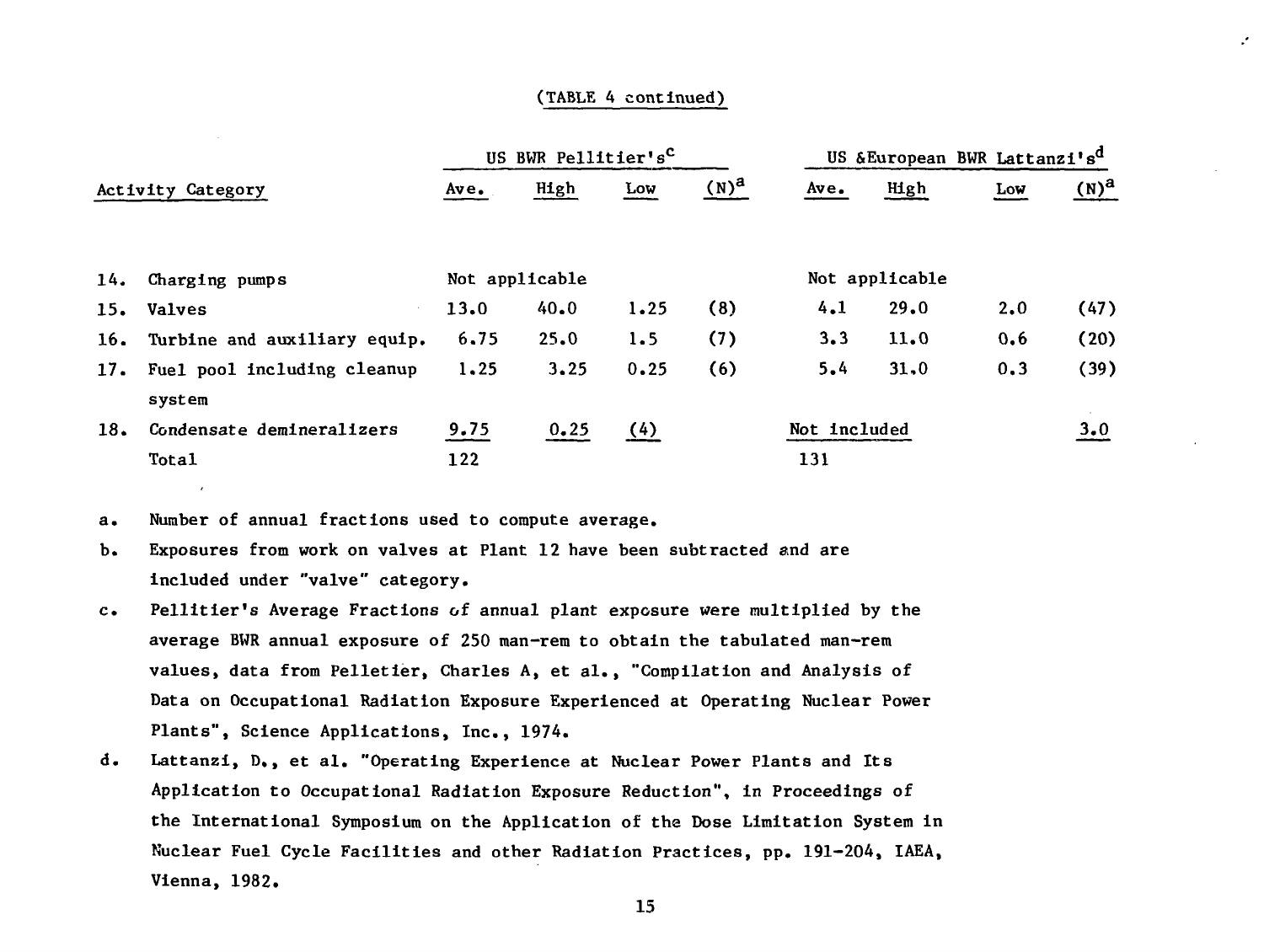## **Table S- Summary of Engineering Modifications for BWR's \***

 $\bullet$ 

 $\bullet$ 

والمستنقذ كالمستخل

j Î  $\hat{\mathcal{A}}$ 

| <b>BWR Tasks</b>                         | Engineering<br>Modifications                                                            | Estimated<br>Annualized<br>Cost(S) | Net<br>Annual<br>Man-rem<br>Saved | Cost (S)<br>Per man-rem<br>Saved |
|------------------------------------------|-----------------------------------------------------------------------------------------|------------------------------------|-----------------------------------|----------------------------------|
| Routine Visual Inspection                | Install viewing windows<br>in various areas of plant<br>(5 windows)                     | 1,000                              | 7.5                               | 130                              |
| General Maintenance                      | Scram discharge line<br>modifications; cut holes<br>in header to allow<br>hydrolazing   | 800                                | 5                                 | 160                              |
| Recirculation Pump Main-<br>tenance      | Supply clean water to re-<br>circulating pump seals                                     | 5,000                              | 20                                | 250                              |
| Control Rod Drive Main-<br>tenance       | Install electropolishing<br>tank & electropolish the<br>spud end of the CRD             | 8,000                              | 10                                | 800                              |
| Condenser Tube Maintenance               | Improve helium leak detection                                                           | 5,000                              | 6                                 | 830                              |
| Refueling & Inspection                   | Locate fuel sipping cans near<br>reactor cavity                                         | 1,000                              | 1                                 | 1,000                            |
| Control Rod Drive Main-<br>tenance       | Provide shielded water filled<br>tank for disassembly &<br>initial decontamination      | 7,000                              | 6.                                | 1,200                            |
| Inservice Inspection--<br>Primary System | Provide clearly identified<br>& easily replaced section<br>of insulation above weld     | 20,000                             | 13                                | 1,600                            |
| Inservice Inspection--<br>Primary System | Install acoustic emission<br>instrumentation on the<br>vessel & primary coolant<br>loop | 90,000                             | 43                                | 2,100                            |
| Control Rod Drive Removal                | Install semi-remote device<br>for removing & replacing<br>CD's                          | 65,000                             | 31                                | 2,100                            |
| General Maintenance                      | Improve working conditions,<br>communications and radia-<br>tion monitoring             | 11,000                             | 5                                 | 2,200                            |
| <b>RWCP Maintenance</b>                  | Provide expansion loops<br>and cooled seal water for<br>RWCU pumps                      | 20,000                             | $\overline{\mathbf{z}}$           | 2,900                            |
| Recirculating Pump Main-<br>tenance      | Install permanent work plat-<br>form around the pumps                                   | 6,000                              | 2                                 | 3,000                            |
| Recirculating Pump Main-<br>tenance      | Provide remote motor oil<br>sampling and replacement<br>capability                      | 5,000                              | 1.5                               | 3,300                            |

 $\overline{a}$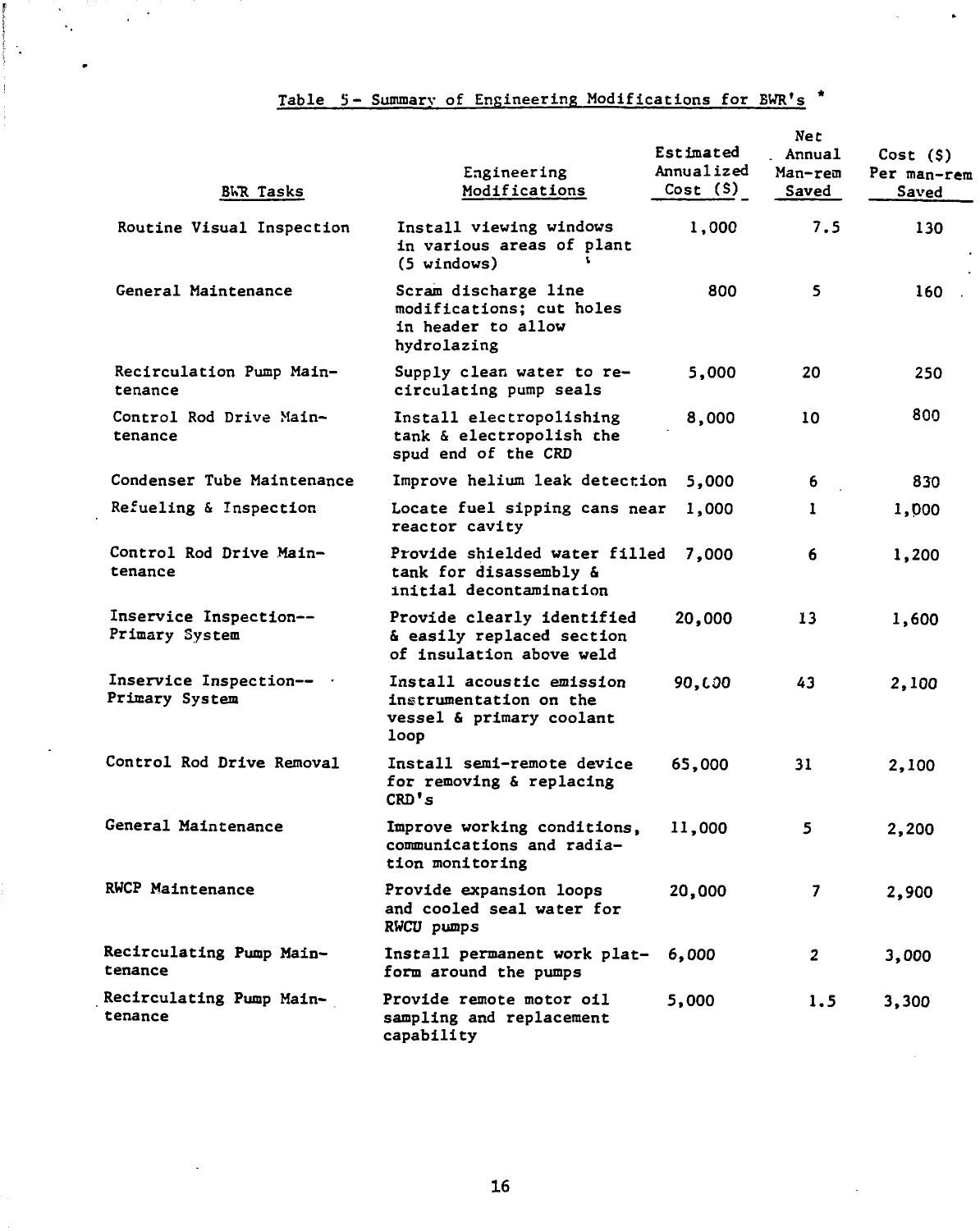## Table 5 - Summary of Engineering Modificatins for BWR's (cont'd.)

 $\hat{\textbf{z}}$ 

 $\mathcal{O}(\mathcal{F})$  , we have

 $\sim$   $\sim$ 

 $\bar{z}$ 

 $\ddot{\phantom{a}}$ 

 $\bullet$ 

| <b>BWR Tasks</b>                                                            | Engineering<br>Modifications                                                                         | Estimated<br>Annualized<br>Cost(5) | Net<br>Annual<br>Man-rem<br>Saved | Cost(S)<br>Per man-rem<br>Saved |
|-----------------------------------------------------------------------------|------------------------------------------------------------------------------------------------------|------------------------------------|-----------------------------------|---------------------------------|
| Safety Relief Valve Main-<br>tenance                                        | Install a permanent<br>hoisting device in dry-<br>well to remove and replace<br>safety relief valves | 5,000                              | 1.5                               | 3,300                           |
| Solid Waste Handling                                                        | Provide shielded fork-lift<br>truck                                                                  | 12,000                             | 3                                 | 4,000                           |
| TIP Repair Work                                                             | Provide remote cable cut-<br>ting and disposal tools<br>for TIP repair                               | 10,000                             | $\overline{2}$                    | 5,000                           |
| MSIV Maintenance                                                            | Install a leakage control<br>system                                                                  | 100,000                            | 20.                               | 5,000                           |
| Primary Source Term<br>Reduction                                            | Magnetic filter in feed<br>water                                                                     | 1,400,000                          | 194                               | 7,200                           |
| Refueling & Inspection                                                      | Use automatic sampling<br>system for sipping fuel<br>elements                                        | 30,000                             | 4                                 | 7,500                           |
| Primary Source Term<br>Reduction                                            | High temperature filter in<br>reactor coolant loop                                                   | 750,000                            | 97                                | 7,700                           |
| Reactor Water Cleanup--<br>Pump Maintenance                                 | Reroute RWCU suction piping<br>to downstream of heat<br>exchanger                                    | 72,000                             | 8                                 | 9,000                           |
| Reactor Vessel Open/Close--<br>Stud Tension, Detensioning<br>& Stud Removal | Provide remotely operated<br>device                                                                  | 100,000                            | 11                                | 9,100                           |
| Snubber Inspection and<br>Maintenance                                       | Replace the hydraulic<br>snubbers in drywell with<br>mechanical snubbers                             | 300,000                            | 22                                | 13,600                          |
| Solid Waste Handling                                                        | Install remote handling<br>equipment                                                                 | 100,000                            | 5                                 | 20,000                          |
| MSIV Maintenance                                                            | Replace y-pattern globe<br>valve MSIV's with ball<br>valves                                          | 800,000                            | 18                                | 44,000                          |
| Reactor Cavity Cleanup                                                      | Develop remote cleaning<br>equipment                                                                 | 200,000                            | 3                                 | 67,000                          |
| Radwaste Evap. Maintenance                                                  | Install multi-skid inte-<br>gral shielded units from<br>improved material                            | 400,000                            | 5                                 | 80,000                          |
| Refueling & Inspection                                                      | Utilize improved BWR-6<br>refueling platform                                                         | 300,000                            | 1.8                               | 167,000                         |
| MSIV Maintenance                                                            | Develop and apply auto-<br>mated lapping tools                                                       | 700,000                            | 4                                 | 175,000                         |

\*Data from report bv AXF, Subcommittee on Engineering Technioues for Reducing Occupational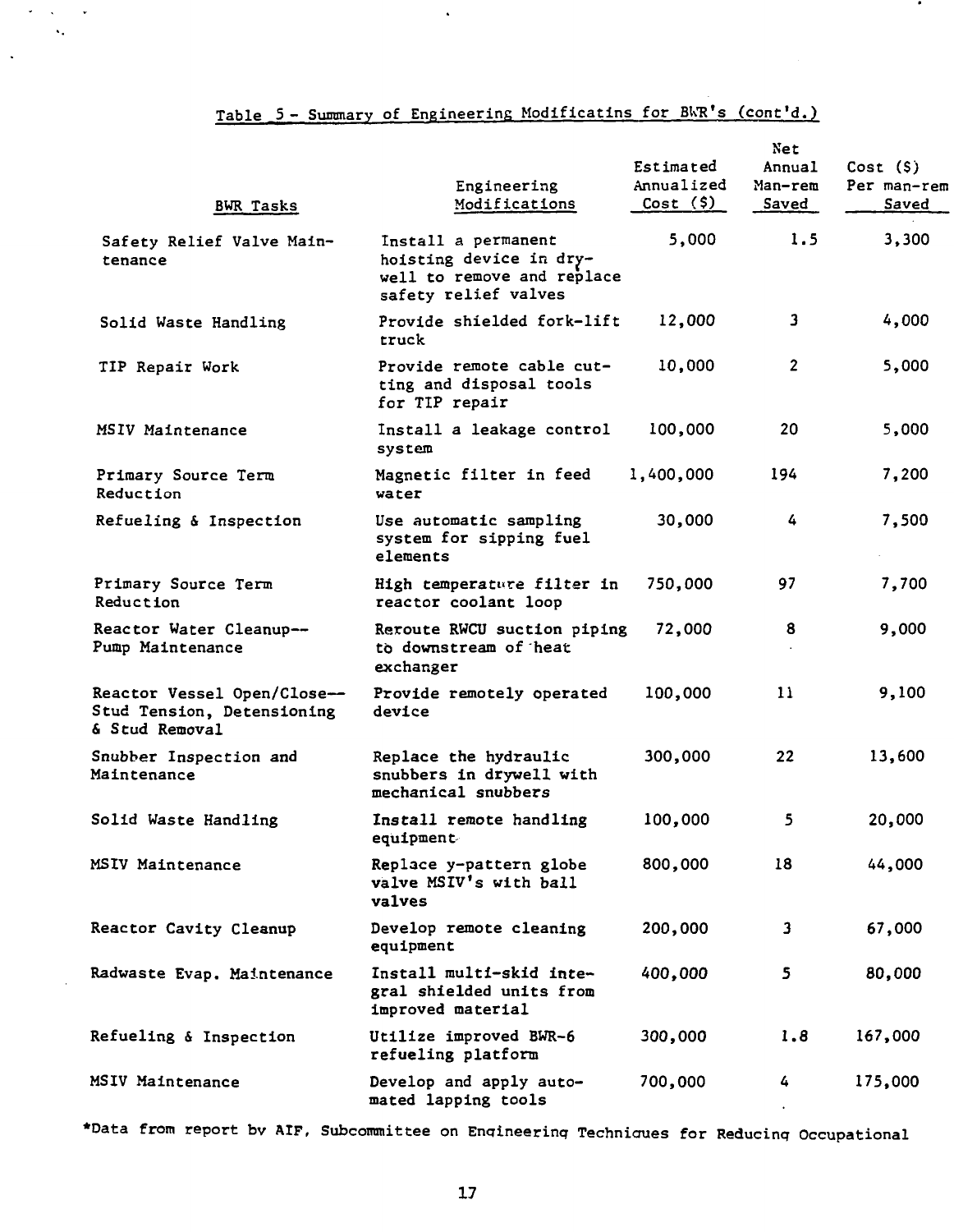$\ddot{\phantom{0}}$ 

 $\ddot{\phantom{0}}$ 

 $\mathcal{L}_{\mathcal{A}}$ 

 $\sim$ 

| PWR Tasks                                                                    | Engineering<br>Modifications                                                                          | Estimated<br>Annualized<br>Cost(S) | Net<br>Annual<br>Man-rem<br>Saved | Cost(S)<br>Per man-rem<br>Saved |
|------------------------------------------------------------------------------|-------------------------------------------------------------------------------------------------------|------------------------------------|-----------------------------------|---------------------------------|
| Steam Generator Maintenance<br>and Tube Plugging                             | Develop integrated por-<br>table shielding system                                                     | 10,000                             | 50                                | 200                             |
| Steam Generator--Eddy Cur-<br>rent Testing                                   | Develop equipment to<br>remotely install &<br>remove the test devices                                 | 23,000                             | 18                                | 1,300                           |
| Steam Generator--Eddy Cur-<br>rent Testing                                   | Use method of completely<br>remote installation &<br>removal of "finger walker"                       | 34,000                             | 15                                | 2,200                           |
| General Maintenance                                                          | Improve working conditions,<br>communications and radia-<br>tion monitoring                           | 11,000                             | 5                                 | 2,200                           |
| Steam Generator--Primary<br>Head Access                                      | Manway tensioning and<br>handling device requiring<br>only one operation                              | 12,000                             | 4                                 | 3,000                           |
| Primary Source Term<br>Reduction                                             | High temperature, coolant<br>filter                                                                   | 750,000                            | 225                               | 3,300                           |
| Solid Waste Handling                                                         | Provide shielded fork-<br>lift truck                                                                  | 12,000                             | 3                                 | 4,000                           |
| Steam Generator Maintenance<br>and Tube Plugging                             | Develop better tools &<br>equipment for semi-remote<br>inspection & plugging                          | 100,000                            | 20                                | 5,000                           |
| Filter Cartridge Replacement                                                 | Install additional shield-<br>ing plus use remote tools<br>for opening & removing<br>filter cartridge | 30,000                             | 6                                 | 5,000                           |
| Reactor Cavity Water<br>Cleanup                                              | Use high flow (250 gpm)<br>clean-up system on skid<br>mount                                           | 10,000                             | $\mathbf{z}$                      | 5,000                           |
| Steam Generator Maintenance<br>and Tube Plugging                             | Develop fully remote<br>equipment for tube plug-<br>ging & automatic welding                          | 680,000                            | 90.                               | 7,500                           |
| Reactor Vessel Open/Close--<br>Study Tension, Detensioning<br>& Stud Removal | Provide remotely operated<br>device                                                                   | 100,000                            | 11                                | 9,100                           |
| Primary Valve Maintenance                                                    | Perform a valve evaluation<br>study                                                                   | 150,000                            | 10                                | 15,000                          |
| Residual Heat Removal Pump<br>Maintenance                                    | Use pumps with split coupl-<br>ings as replacement RHR<br>pumps                                       | 70,000                             | 4                                 | 17,500                          |

 $\epsilon$ 

 $\frac{1}{4}$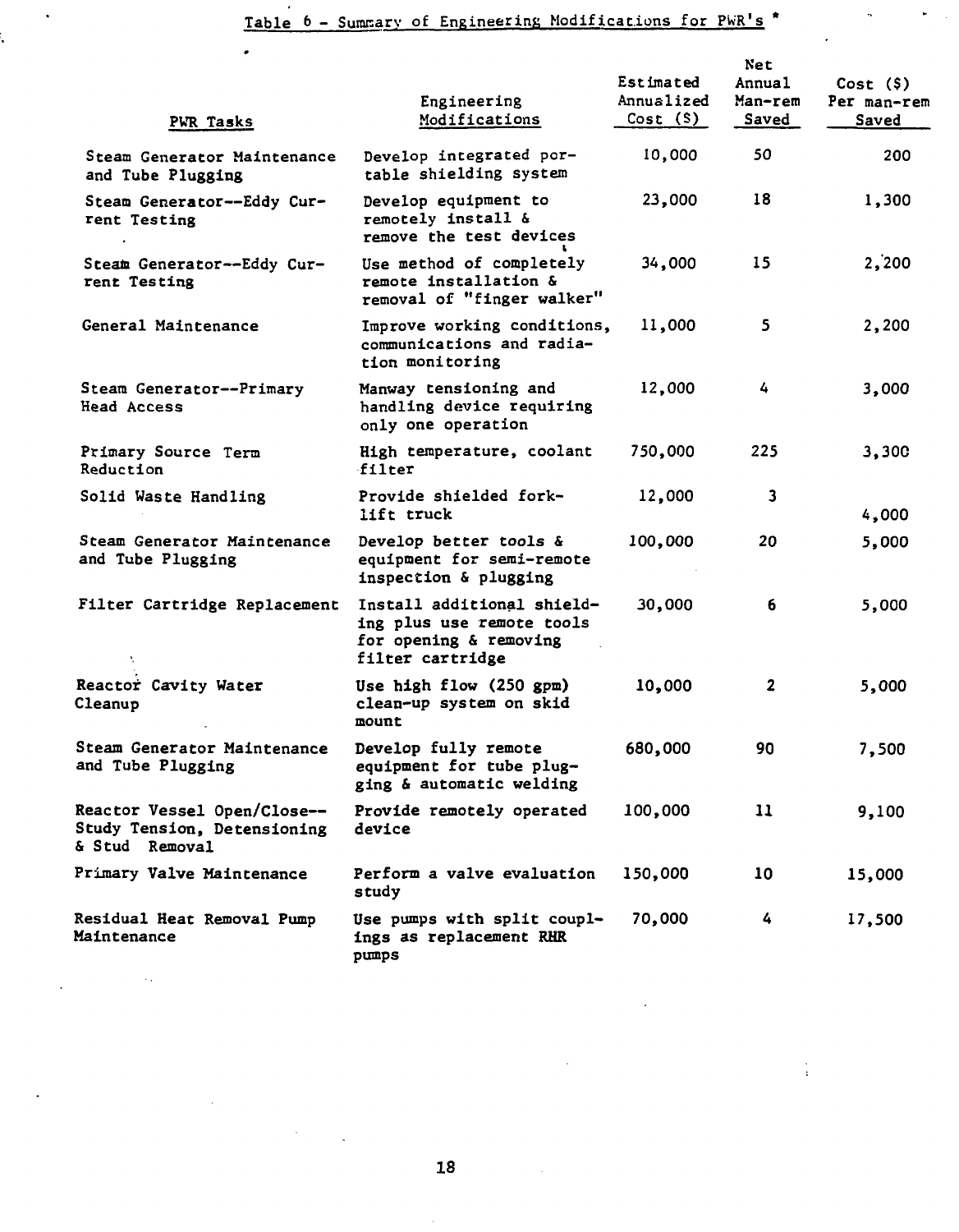$\mathbf{r}_i$  ,  $\mathbf{r}_i$  ,  $\mathbf{r}_i$  ,  $\mathbf{r}_i$  ,  $\mathbf{r}_i$  ,  $\mathbf{r}_i$ 

 $\mathcal{L}^{\text{max}}$ 

 $\label{eq:2.1} \frac{1}{\sqrt{2\pi}}\int_{\mathbb{R}^3}\frac{1}{\sqrt{2\pi}}\int_{\mathbb{R}^3}\frac{1}{\sqrt{2\pi}}\int_{\mathbb{R}^3}\frac{1}{\sqrt{2\pi}}\int_{\mathbb{R}^3}\frac{1}{\sqrt{2\pi}}\int_{\mathbb{R}^3}\frac{1}{\sqrt{2\pi}}\int_{\mathbb{R}^3}\frac{1}{\sqrt{2\pi}}\int_{\mathbb{R}^3}\frac{1}{\sqrt{2\pi}}\int_{\mathbb{R}^3}\frac{1}{\sqrt{2\pi}}\int_{\mathbb{R}^3}\frac{1$ 

 $\Delta$ 

 $\lambda$ 

 $\ddot{\phantom{a}}$ 

 $\hat{\bullet}$ 

| PWR Tasks                                                       | Engineering<br>Modifications                                                                                              | Estimated<br>Annualized<br>Cost(S) | Net<br>Annual<br>Man-rem<br>Saved | Cost(S)<br>Per man-rem<br>Saved |
|-----------------------------------------------------------------|---------------------------------------------------------------------------------------------------------------------------|------------------------------------|-----------------------------------|---------------------------------|
| Solid Waste Handling                                            | Install remote handling                                                                                                   | 100,000                            | 5.                                | 20,000                          |
| Incore & Primary Instru-<br>mentation                           | Water vacuum incore<br>detectors during with-<br>drawal                                                                   | 25,000                             | 1                                 | 25,000                          |
| Reactor Vessel Open/Close                                       | Several separate improve-<br>ments to handling equip-.<br>ment, tool design,<br>personnel access, etc.                    | 160,000                            | 4                                 | 40,000                          |
| Reactor Vessel Open/Close                                       | Replace head system with<br>integrated design that<br>combines lifting rig,<br>seismic platform & cooling<br>system, etc. | 580,000                            | 14                                | 41,000                          |
| Filter Cartridge Replacement                                    | Replace existing system<br>with remotely operated<br>back flushable filters                                               | 800,000                            | 12 <sup>2</sup>                   | 67,000                          |
| Reactor Cavity Cleanup                                          | Develop remote cleaning<br>equipment                                                                                      | 200,000                            | 3                                 | 67,000                          |
| Reactor Cavity Water Cleanup                                    | Use high flow (600 gpm)<br>cleanup system on skid<br>mount                                                                | 140,000                            | $\mathbf{2}$                      | 70,000                          |
| Radwaste Evap. Maintenance                                      | Install multi-skid integral<br>shielded units from<br>improved material                                                   | 400,000                            | 5.                                | 80,000                          |
| Refueling Operations--<br>Movement of Core<br>Components & Fuel | Automated, higher speed<br>refueling machine with<br>improved fuel assembly<br>gripper, automatic movement<br>of bridge   | 250,000                            | $\overline{2}$                    | 125,000                         |
| Inservice Inspection Primary<br>System--Containment Piping      | Develop & implement auto-<br>mated inspection equipment                                                                   | 520,000                            | 2                                 | 260,000                         |
| Reactor Coolant Pump Seal<br>Maintenance                        | More efficient seal replace- 800,000<br>ment system plus improved<br>seal design                                          |                                    | 4                                 | 200,000                         |

•Data from report by AIP Subcommittee on Engineering Techniques for Reducing Occupational Exposures, 1980. (Ref. 4)

 $\sim$